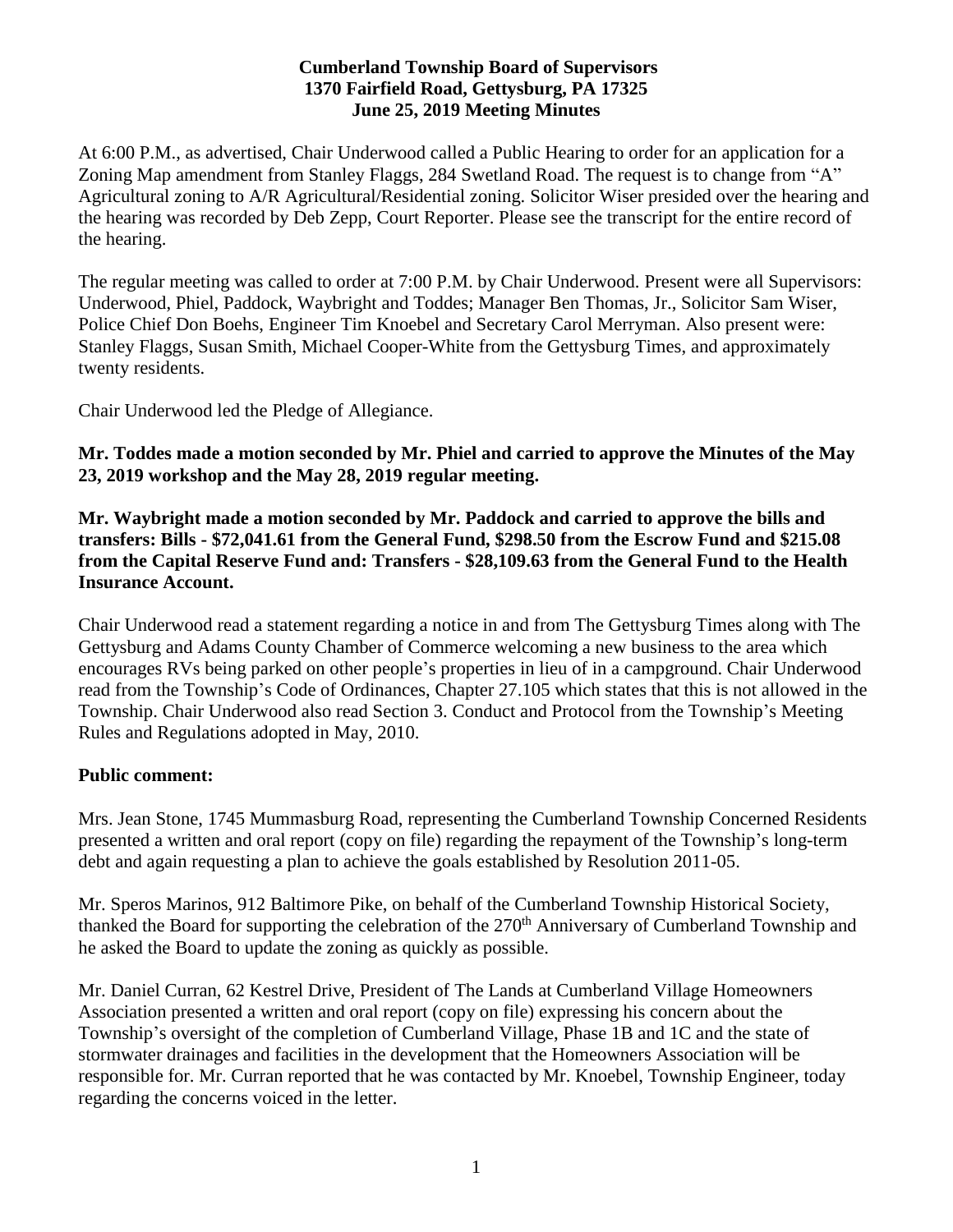Mr. Steve Boggs, 76 Kestrel Drive, presented a written and oral report (copy on file) regarding the possible adoption of a Fireworks Ordinance and expressing his opposition to the proposed ordinance restricting fireworks displays to two times per year and concern regarding loss of tax revenue to the state.

Ms. Susan Sadowski, 1326 Fairfield Road, presented a written and oral response (copy on file) to the Finance Committee memo read at the June 25, 2019 Board of Supervisor's meeting.

Mrs. Pam Haze, 11 Cannon Ridge Way, representing the residents of Cannon Ridge, alerted the Board to what she feels is an unsafe traffic safety issue on Herr's Ridge Road north of Cannon Ridge Way due to a blind spot on the road from a hill and people exceeding the speed limit. Mrs. Haze requested that a sign be placed alerting that there is an intersection ahead and increased speed surveillance.

Mr. Al Ferranto, 501 Knight Road, spoke about public meeting and public comments, expressed his concern about the Township's "self-insured" health insurance benefits, the stop-loss insurance coverage that was supposed to negate any overage that occurred and the Township's recent \$135,000.00 payment that was made. He asked if the Township did have the stop-loss insurance. Mr. Ferranto also expressed his concern about the underground fuel tanks and feels that they should be removed.

## **Engineer/Plans:**

Mr. Knoebel reported that the Township has a request to extend the approval time-frame for the Musket Ridge Land Development Plan until September 30, 2019. He added that they are working on addressing the engineer's comments. **Mr. Phiel made a motion to grant the request for Musket Ridge seconded by Mr. Paddock and carried.**

Mr. Knoebel also reported that the Township has a similar request to extend the approval time-frame for the Wayne and Susan Hill Minor Subdivision Plan until September 30, 2019. Mr. Knoebel explained that they had some permitting issues that they have been working on and have revised the plan that is going back before the Planning Commission. **Mr. Paddock made a motion to approve the request with a condition that no further extensions will be granted without the applicant coming in to update the Board on the progress. The motion was seconded by Mr. Toddes and carried.**

Mr. Knoebel reported that the Douglas, Denise and Vonny Wherley Subdivision Plan needs to be reapproved for recording since the 90-day time limit has passed since it was originally approved. **Mr. Toddes made a motion to re-approve the Wherley Plan for re-signing and recording seconded by Mr. Paddock and carried.** 

Mr. Knoebel reported that the Township has received a request dated June 1, 2019 from Leonardo and Kathleen Marinelli for release of their financial security for the Grandview Station Land Development Plan on Biglerville Road. Mr. Knoebel stated that the project is completed but, as-built plans have not been received and he recommended denying the request until the as-built plan is received. **Mr. Paddock made a motion to deny the request from Leonardo and Kathleen Marinelli as recommended by Mr. Knoebel seconded by Mr. Phiel and carried.**

Mr. Knoebel also explained that the Cannon Ridge Developer's Agreement required that the improvements be completed by June 30, 2019, but due to concerns about damage being done to the roads during construction in the final phase the Township requested that final paving be delayed until the construction of 80% of the planned units in Phase III are completed. Mr. Knoebel asked the Board to consider a thirty-day time extension to give time for the Developer's Agreement to be amended for approval at the July meeting. **Mr. Paddock made a motion to approve the thirty-day extension seconded by Mr. Toddes and carried.**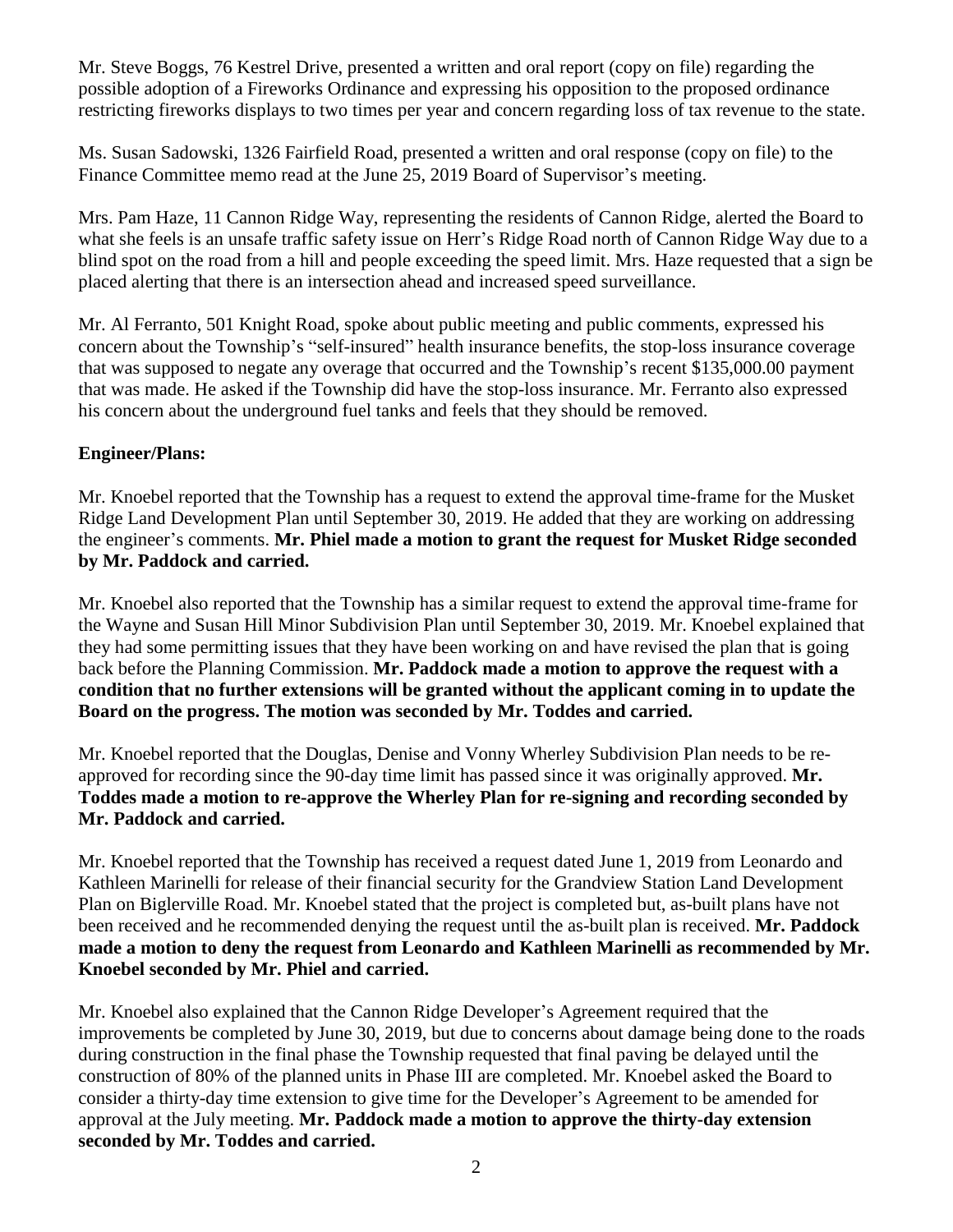Mr. Knoebel reported that the Keystone System Services (KSS) will be submitting an amended land development plan and will have to go back through the regular approval process with action probably taking place at the August meeting. Solicitor Wiser added that he believes there has been an increase in the level of cooperativeness and that has allowed some progress to occur.

Mr. Barry Stone, 1745 Mummasburg Road, asked the Board to budget funds in the 2020 Budget to move forward with the Zoning Ordinance update and if possible, there be enough money to obtain the services of a Zoning consultant.

**Police Report:** Police Chief Don Boehs presented a written and oral report of police activities for the month of May, 2019 including: 443 complaints - Psych/suicide-6, Disturbances-7, Assault/Harassment-6, Domestics-11, Criminal Mischief-0, Suspicious Activity-15, Thefts-0, Alarms-12, Medical Emergency-5, 911 Hang Up-2, Cruelty to Animals – 0, Wanted Person – 1, Reported Drug Activity – 2, Welfare Checks – 11, Shots Fired  $-0$ , Fraud  $-1$ , Burglary  $-0$ , Sexual assault-1, Follow-up Investigation-41, SRO Calls  $-3$ ; 154 traffic stops, 107 combined arrests, 11 traffic accidents, 49 targeted enforcements, 10,333 patrol miles and 52 walk-in complaints. He added that they assisted other agencies 15 times and they were assisted three times. There were three assists to Pa. State Police in Straban Township, Franklin Township and Gettysburg Borough.

### **Active Business:**

Mr. Thomas reported that Solicitor Wiser has produced a draft Fireworks Ordinance for the Board's review and is looking for direction from the Board on how to proceed. Solicitor Wiser went over the modifications that includes additional holidays when consumer fireworks can be used, requiring a permit for commercial grade fireworks and including a fee for the permit. The ordinance was discussed at length and comments were taken from the public. Mr. Thomas questioned whether the ordinance was enforceable and if there are qualified inspectors readily available. Mr. Thomas recommended that Police Chief Boehs contact the District Attorney to determine if there is anything else in the Crimes Code to reflect on what is going on in the Township.

Chair Underwood stated that action is needed on Mr. Stanley Flaggs' request for a Zoning Map amendment. Solicitor Wiser stated that a public hearing was held this evening prior to the regular meeting and the Board's action would be to authorize advertisement of an ordinance amending the Zoning Map in accordance with the applicant's request. **Mr. Paddock made a motion seconded by Mr. Toddes and carried to authorize advertisement of an ordinance amending the Zoning Map at the July 23, 2019 regular meeting at 7:00 P.M. in accordance with Mr. Flaggs request.**

**Finance Committee:** Mr. Thomas reported that the Finance Committee is recommending that \$70,000.00 be transferred from the General Fund to the Capital Reserve Fund as budgeted. He added that this is one half of the total budgeted amount to be transferred. **Mr. Phiel made a motion to approve the \$70,000.00 transfer from the General Fund to the Capital Reserve Fund, as budgeted, seconded by Mr. Toddes and carried.**

**Solicitor:** Solicitor Wiser stated that Oaklawn is being maintained and there are some pending timeline requirements that still need to be met. He added that the Township has turned into the repository for the cemetery's records, has been providing day to day administration to lot owners, this taxes the resources of the township and they are working to identify an alternative. Solicitor Wiser added that he does need to have an Executive Session with the Board.